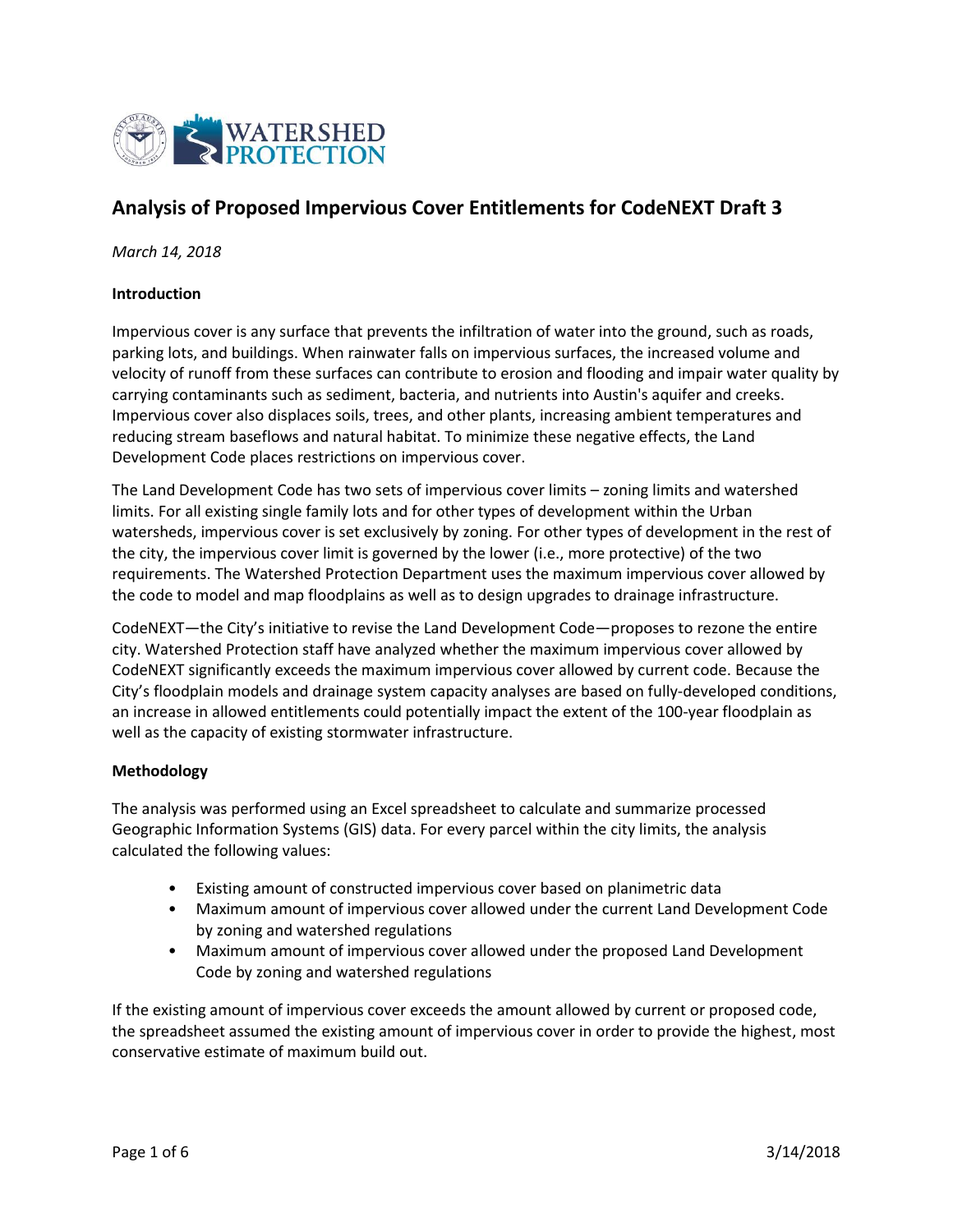The analysis for Draft 3 includes deductions for waterway setbacks and floodplains, where development is restricted or prohibited by the code. The maximum impervious cover allowed was reduced for sites limited by these features that lacked sufficient developable area in the uplands (i.e., outside of the creek setback areas). In addition, the analysis for Draft 3 uses waterway setbacks to calculate allowed impervious cover on a net site area basis in the Drinking Water Protection Zone. This means that the percent of impervious cover allowed (e.g., 25%) is applied only to the uplands area rather than to the entire site.

The analysis for Draft 3 does not account for other unique environmental features that may be located on a site, including steep slopes, sensitive features, and trees. The regulatory protections associated with these features could potentially lower the total amount of impervious cover for any given site. The CodeNEXT draft states for every zoning category that "the maximum percentage of impervious cover allowed…may not be attainable by a project due to unique site characteristics, such as trees, waterways, and steep slopes. Where necessary, the project shall reduce the amount of proposed impervious cover to comply with other requirements." Given this caveat, the maximum percentage of impervious cover shown below for each watershed will always be higher than the ultimate anticipated buildout. For the purposes of this analysis, the key results to evaluate are the differences between the percentages, rather than the percentages themselves.

## **Results**

The existing impervious cover, as well as the comparison of maximum entitlements under current code and CodeNEXT, is summarized below by watershed as well as for the watershed classifications and Council districts. See the map below for the location of watersheds and watershed classifications. Note: The analysis was only performed on parcels within the city limits, so the total acreage for certain watersheds (e.g., Brushy Creek, Maha Creek) is very low compared to the overall size of the watershed.

The analysis showed a slight decrease (-0.44%) in the maximum amount of impervious cover allowed by CodeNEXT. The Urban watersheds in the inner core of the City—where the most severe challenges related to flooding, erosion, and water quality generally are located—also showed a slight decrease (-1.14%) in the maximum amount of impervious cover allowed by CodeNEXT. The reduction in the urban core is partially attributed to the shift from high-intensity commercial zones (e.g., CS, GR) to mixed use and main street zones in centers and corridors. In addition, some multifamily categories in the urban core were mapped as residential house-scale zones.

In certain Suburban watersheds (e.g., Onion Creek, Dry Creek East, and Maha Creek) and Water Supply watersheds (e.g., Bear Creek West, West Bull Creek) the increase in entitlements can be attributed almost entirely to the rezoning of large parcels (e.g., Roy Kizer Golf Course, McKinney Falls State Park, Circuit of the Americas) from interim Rural Residential (I-RR) and Development Reserve (DR) to categories that are more in line with the current land use (e.g., Public, Park, Commercial Recreation).

## **Next Steps**

As the draft zoning map is refined during the public review process, Watershed Protection will continue to update the impervious cover entitlements analysis detailed above to evaluate whether the results have changed. In addition, Watershed Protection engineering staff are working on parallel modeling efforts to quantify the potential downstream benefits of the proposed CodeNEXT provision related to flood mitigation for redevelopment as well as to quantify the potential flood-related impacts associated with residential infill. The results of those modeling efforts will be published in a separate report.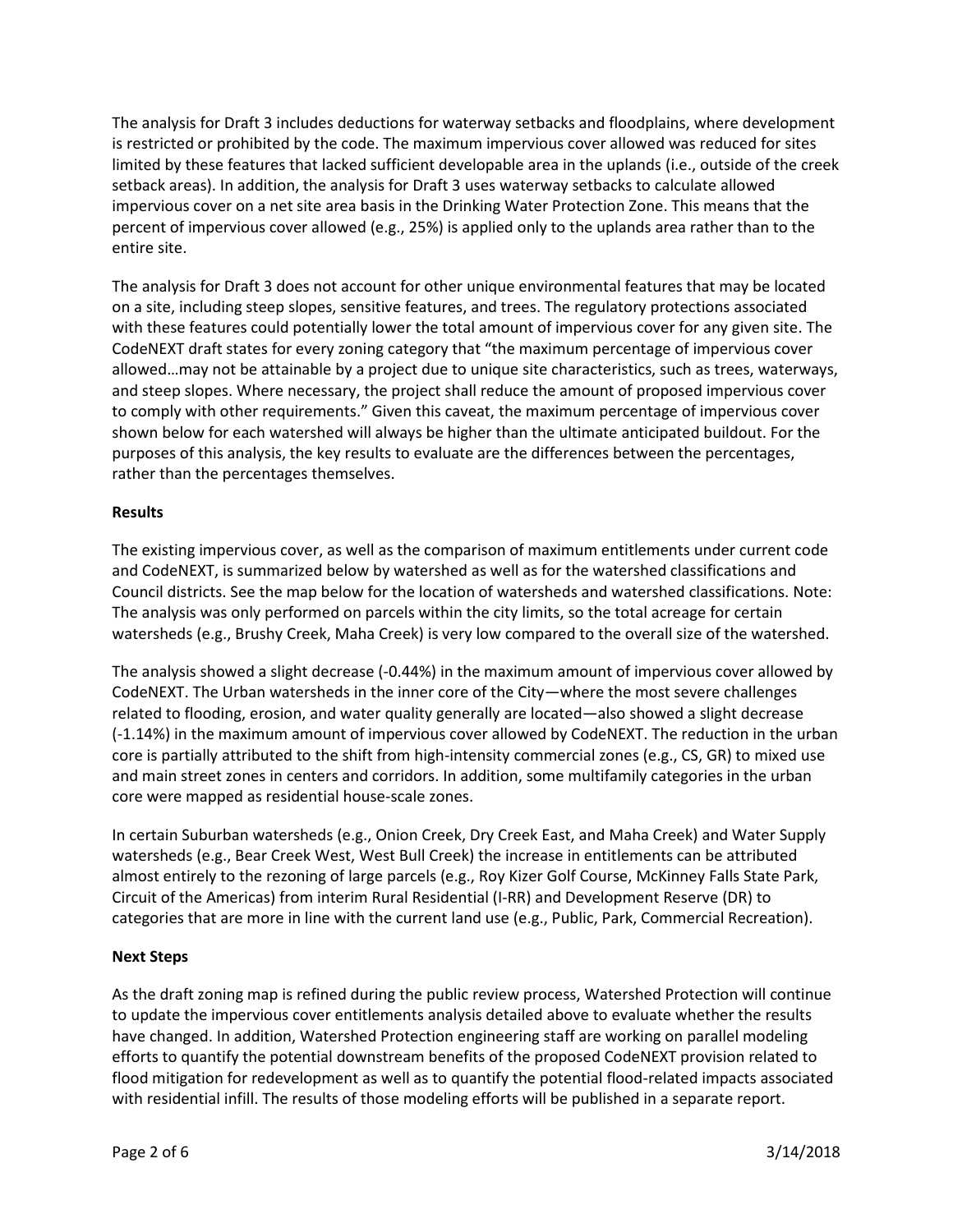| Watershed                 | <b>Total</b><br><b>Acres</b><br>within<br><b>City</b><br><b>Limits</b> | <b>Existing</b><br><b>Impervious</b><br><b>Cover</b><br>(percent) | <b>Allowed Maximum Impervious</b><br><b>Cover (percent)</b> |                                                    | <b>Difference</b><br>between                          |
|---------------------------|------------------------------------------------------------------------|-------------------------------------------------------------------|-------------------------------------------------------------|----------------------------------------------------|-------------------------------------------------------|
|                           |                                                                        |                                                                   | <b>Current Land</b><br><b>Development</b><br>Code           | <b>Proposed Land</b><br><b>Development</b><br>Code | <b>Current and</b><br>Proposed<br><b>Entitlements</b> |
| <b>Barton Creek</b>       | 10,400                                                                 | 16.1%                                                             | 17.9%                                                       | 18.0%                                              | 0.10%                                                 |
| <b>Buttercup Creek</b>    | 443                                                                    | 30.9%                                                             | 54.1%                                                       | 53.8%                                              | $-0.30%$                                              |
| <b>Bee Creek</b>          | 660                                                                    | 6.1%                                                              | 10.7%                                                       | 10.7%                                              | 0.03%                                                 |
| <b>Bear Creek</b>         | 2,670                                                                  | 11.6%                                                             | 15.5%                                                       | 15.5%                                              | 0.07%                                                 |
| <b>Blunn Creek</b>        | 926                                                                    | 48.8%                                                             | 66.9%                                                       | 65.1%                                              | $-1.77%$                                              |
| <b>Buttermilk Branch</b>  | 1,060                                                                  | 60.4%                                                             | 73.4%                                                       | 73.0%                                              | $-0.35%$                                              |
| <b>Boggy Creek</b>        | 3,929                                                                  | 44.9%                                                             | 62.2%                                                       | 61.1%                                              | $-1.16%$                                              |
| <b>Bohls Hollow</b>       | $\overline{2}$                                                         | 0.0%                                                              | 0.0%                                                        | 0.0%                                               | 0.00%                                                 |
| <b>Brushy Creek</b>       | 4                                                                      | 48.6%                                                             | 68.9%                                                       | 68.9%                                              | 0.00%                                                 |
| <b>Bear Creek West</b>    | 297                                                                    | 0.0%                                                              | 3.8%                                                        | 7.8%                                               | 4.02%                                                 |
| <b>Bull Creek</b>         | 14,175                                                                 | 22.3%                                                             | 28.6%                                                       | 28.8%                                              | 0.17%                                                 |
| Carson Creek              | 3,315                                                                  | 35.5%                                                             | 61.4%                                                       | 62.2%                                              | 0.81%                                                 |
| Country Club East         | 1,172                                                                  | 27.6%                                                             | 61.0%                                                       | 56.4%                                              | $-4.62%$                                              |
| Country Club West         | 1,786                                                                  | 45.7%                                                             | 63.0%                                                       | 61.5%                                              | $-1.49%$                                              |
| Cedar Hollow              | 14                                                                     | 0.0%                                                              | 0.0%                                                        | 0.0%                                               | 0.00%                                                 |
| <b>Commons Ford Creek</b> | 303                                                                    | 0.9%                                                              | 11.5%                                                       | 11.6%                                              | 0.08%                                                 |
| <b>Connors Creek</b>      | 395                                                                    | 1.9%                                                              | 2.5%                                                        | 2.5%                                               | 0.00%                                                 |
| Colorado River            | 3,625                                                                  | 18.0%                                                             | 48.5%                                                       | 47.5%                                              | $-0.94%$                                              |
| Cuernavaca Creek          | 59                                                                     | 3.2%                                                              | 6.1%                                                        | 6.1%                                               | 0.00%                                                 |
| <b>Cottonmouth Creek</b>  | 876                                                                    | 0.9%                                                              | 66.2%                                                       | 66.1%                                              | $-0.14%$                                              |
| <b>Coldwater Creek</b>    | 175                                                                    | 3.8%                                                              | 9.0%                                                        | 10.7%                                              | 1.69%                                                 |
| Decker Creek              | 4,753                                                                  | 6.2%                                                              | 38.9%                                                       | 26.0%                                              | $-12.82%$                                             |
| Dry Creek East            | 4,460                                                                  | 11.8%                                                             | 49.1%                                                       | 54.6%                                              | 5.52%                                                 |
| Dry Creek North           | 1,368                                                                  | 31.7%                                                             | 36.6%                                                       | 37.0%                                              | 0.41%                                                 |
| <b>Eanes Creek</b>        | 1,162                                                                  | 33.3%                                                             | 40.1%                                                       | 39.7%                                              | $-0.43%$                                              |
| <b>East Bouldin Creek</b> | 1,202                                                                  | 55.0%                                                             | 69.0%                                                       | 68.7%                                              | $-0.34%$                                              |
| Elm Creek                 | 764                                                                    | 21.4%                                                             | 53.3%                                                       | 45.6%                                              | $-7.67%$                                              |
| Fort Branch               | 2,169                                                                  | 38.9%                                                             | 58.9%                                                       | 57.6%                                              | $-1.23%$                                              |
| <b>Gilleland Creek</b>    | 6,237                                                                  | 6.8%                                                              | 58.8%                                                       | 57.5%                                              | $-1.27%$                                              |
| <b>Honey Creek</b>        | 24                                                                     | 0.0%                                                              | 1.1%                                                        | 1.1%                                               | 0.00%                                                 |
| Hog Pen Creek             | 191                                                                    | 0.7%                                                              | 5.7%                                                        | 5.9%                                               | 0.25%                                                 |
| Harrison Hollow           | 39                                                                     | 0.0%                                                              | 0.3%                                                        | 0.3%                                               | 0.00%                                                 |
| Harper's Branch           | 342                                                                    | 52.7%                                                             | 63.1%                                                       | 62.8%                                              | $-0.30%$                                              |
| Harris Branch             | 3,642                                                                  | 20.1%                                                             | 60.7%                                                       | 60.9%                                              | 0.17%                                                 |
| Huck's Slough             | 109                                                                    | 32.5%                                                             | 40.6%                                                       | 40.4%                                              | $-0.20%$                                              |
| Johnson Creek             | 1,155                                                                  | 49.4%                                                             | 56.4%                                                       | 56.2%                                              | $-0.26%$                                              |
| Little Bee Creek          | 60                                                                     | 17.2%                                                             | 17.2%                                                       | 17.2%                                              | 0.00%                                                 |
| Lady Bird Lake            | 4,412                                                                  | 41.0%                                                             | 53.2%                                                       | 50.8%                                              | $-2.36%$                                              |
| Little Bear Creek         | 909                                                                    | 0.0%                                                              | 7.6%                                                        | 7.6%                                               | 0.00%                                                 |
| Lake Austin               | 7,473                                                                  | 6.3%                                                              | 12.4%                                                       | 12.6%                                              | 0.15%                                                 |
| Lake Creek                | 6,938                                                                  | 30.3%                                                             | 57.7%                                                       | 58.2%                                              | 0.50%                                                 |
| Lake Travis               | 3,775                                                                  | 4.5%                                                              | 7.7%                                                        | 8.3%                                               | 0.62%                                                 |
| Little Walnut Creek       | 7,279                                                                  | 51.4%                                                             | 66.7%                                                       | 65.4%                                              | $-1.38%$                                              |
| Maha Creek                | 85                                                                     | 27.2%                                                             | 32.3%                                                       | 59.9%                                              | 27.61%                                                |
| Marble Creek              | 696                                                                    | 23.6%                                                             | 52.9%                                                       | 51.5%                                              | $-1.36%$                                              |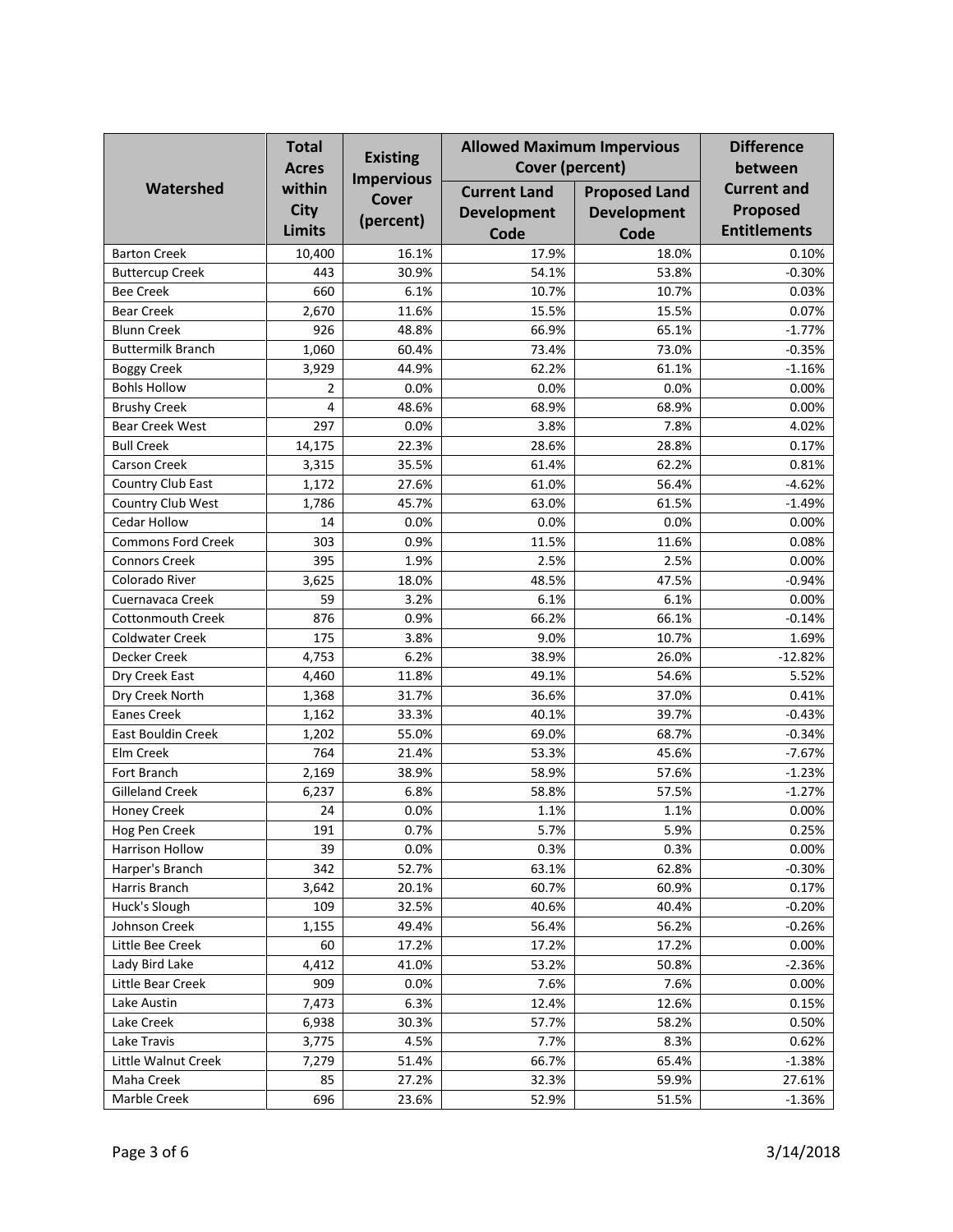|                                 | <b>Total</b><br><b>Acres</b> | <b>Existing</b><br><b>Impervious</b> | <b>Allowed Maximum Impervious</b> |                      | <b>Difference</b>   |  |  |  |
|---------------------------------|------------------------------|--------------------------------------|-----------------------------------|----------------------|---------------------|--|--|--|
|                                 |                              |                                      | Cover (percent)                   |                      | between             |  |  |  |
| Watershed                       | within                       | <b>Cover</b>                         | <b>Current Land</b>               | <b>Proposed Land</b> | <b>Current and</b>  |  |  |  |
|                                 | <b>City</b>                  | (percent)                            | <b>Development</b>                | <b>Development</b>   | Proposed            |  |  |  |
|                                 | <b>Limits</b>                |                                      | Code                              | Code                 | <b>Entitlements</b> |  |  |  |
| North Fork Dry Creek            | 931                          | 0.9%                                 | 73.8%                             | 73.8%                | 0.00%               |  |  |  |
| <b>Onion Creek</b>              | 14,030                       | 17.8%                                | 54.0%                             | 54.8%                | 0.74%               |  |  |  |
| Panther Hollow                  | 2,321                        | 8.0%                                 | 10.9%                             | 11.1%                | 0.18%               |  |  |  |
| Plum Creek                      | 159                          | 0.0%                                 | 65.4%                             | 65.4%                | 0.00%               |  |  |  |
| Rattan Creek                    | 3,499                        | 10.8%                                | 57.1%                             | 57.3%                | 0.25%               |  |  |  |
| <b>Running Deer Creek</b>       | 26                           | 0.0%                                 | 2.5%                              | 2.5%                 | 0.00%               |  |  |  |
| <b>Rinard Creek</b>             | 886                          | 9.3%                                 | 55.8%                             | 55.9%                | 0.05%               |  |  |  |
| South Boggy Creek               | 2,824                        | 33.1%                                | 51.3%                             | 52.9%                | 1.59%               |  |  |  |
| South Brushy Creek              | 2,507                        | 29.0%                                | 59.4%                             | 59.4%                | 0.03%               |  |  |  |
| South Fork Dry Creek            | 634                          | 0.0%                                 | 77.5%                             | 77.5%                | 0.00%               |  |  |  |
| <b>Shoal Creek</b>              | 8,271                        | 54.1%                                | 63.7%                             | 63.4%                | $-0.28%$            |  |  |  |
| Slaughter Creek                 | 11,011                       | 26.9%                                | 34.6%                             | 34.3%                | $-0.28%$            |  |  |  |
| <b>Steiner Creek</b>            | 37                           | 0.0%                                 | 0.4%                              | 0.4%                 | 0.00%               |  |  |  |
| St. Stephens Creek              | 656                          | 22.6%                                | 27.0%                             | 27.0%                | 0.01%               |  |  |  |
| <b>Tannehill Branch</b>         | 2,646                        | 47.8%                                | 67.0%                             | 63.9%                | $-3.07%$            |  |  |  |
| <b>Turkey Creek</b>             | 1,325                        | 2.0%                                 | 8.3%                              | 7.7%                 | $-0.59%$            |  |  |  |
| <b>Taylor Slough North</b>      | 957                          | 33.7%                                | 36.6%                             | 36.5%                | $-0.18%$            |  |  |  |
| <b>Taylor Slough South</b>      | 414                          | 41.4%                                | 44.6%                             | 44.8%                | 0.18%               |  |  |  |
| West Bull Creek                 | 4,243                        | 7.9%                                 | 16.4%                             | 16.7%                | 0.22%               |  |  |  |
| West Bouldin Creek              | 1,705                        | 47.2%                                | 62.8%                             | 61.8%                | $-0.97%$            |  |  |  |
| <b>Walnut Creek</b>             | 22,839                       | 31.8%                                | 57.8%                             | 57.2%                | $-0.62%$            |  |  |  |
| <b>Waller Creek</b>             | 3,594                        | 59.9%                                | 71.7%                             | 71.3%                | $-0.42%$            |  |  |  |
| Williamson Creek                | 17,900                       | 35.1%                                | 44.3%                             | 44.2%                | $-0.08%$            |  |  |  |
| <b>Watershed Classification</b> |                              |                                      |                                   |                      |                     |  |  |  |
| <b>Barton Springs Zone</b>      | 30,607                       | 20.7%                                | 24.1%                             | 24.1%                | 0.01%               |  |  |  |
| Suburban                        | 98,862                       | 24.4%                                | 55.8%                             | 55.2%                | $-0.56%$            |  |  |  |
| Urban                           | 38,142                       | 50.6%                                | 64.6%                             | 63.4%                | $-1.14%$            |  |  |  |
| <b>Water Supply Rural</b>       | 17,086                       | 5.4%                                 | 10.1%                             | 10.4%                | 0.27%               |  |  |  |
| Water Supply Suburban           | 24,246                       | 21.6%                                | 28.2%                             | 28.3%                | 0.06%               |  |  |  |
| <b>Council District</b>         |                              |                                      |                                   |                      |                     |  |  |  |
| District 1                      | 30,341                       | 20.8%                                | 55.1%                             | 51.9%                | $-3.19%$            |  |  |  |
| District 2                      | 29,674                       | 21.3%                                | 55.6%                             | 56.9%                | 1.32%               |  |  |  |
| District 3                      | 11,570                       | 40.7%                                | 60.1%                             | 58.5%                | $-1.59%$            |  |  |  |
| District 4                      | 7,596                        | 57.0%                                | 68.4%                             | 67.8%                | $-0.62%$            |  |  |  |
| District 5                      | 15,424                       | 32.2%                                | 49.0%                             | 48.9%                | $-0.14%$            |  |  |  |
| District 6                      | 32,020                       | 18.5%                                | 36.7%                             | 37.1%                | 0.37%               |  |  |  |
| District 7                      | 17,962                       | 40.2%                                | 60.6%                             | 60.0%                | $-0.59%$            |  |  |  |
| District 8                      | 28,922                       | 19.9%                                | 23.7%                             | 23.7%                | $-0.03%$            |  |  |  |
| District 9                      | 7,994                        | 54.4%                                | 66.7%                             | 65.4%                | $-1.31%$            |  |  |  |
| District 10                     | 27,412                       | 22.1%                                | 28.9%                             | 28.9%                | 0.01%               |  |  |  |
| <b>TOTAL</b>                    | 208,943                      | 26.8%                                | 45.8%                             | 45.4%                | $-0.44%$            |  |  |  |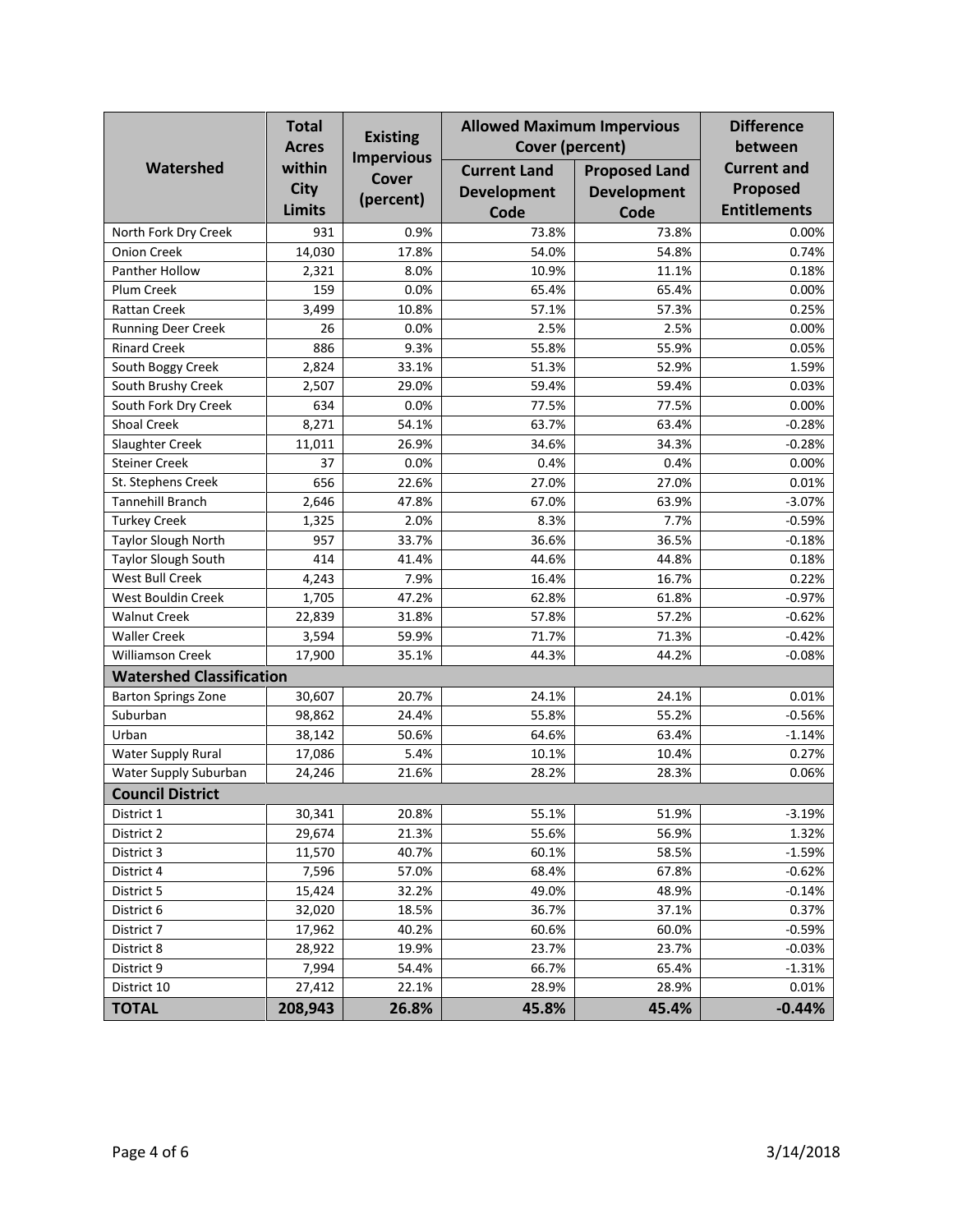#### **Map of Watersheds and Watershed Classifications**